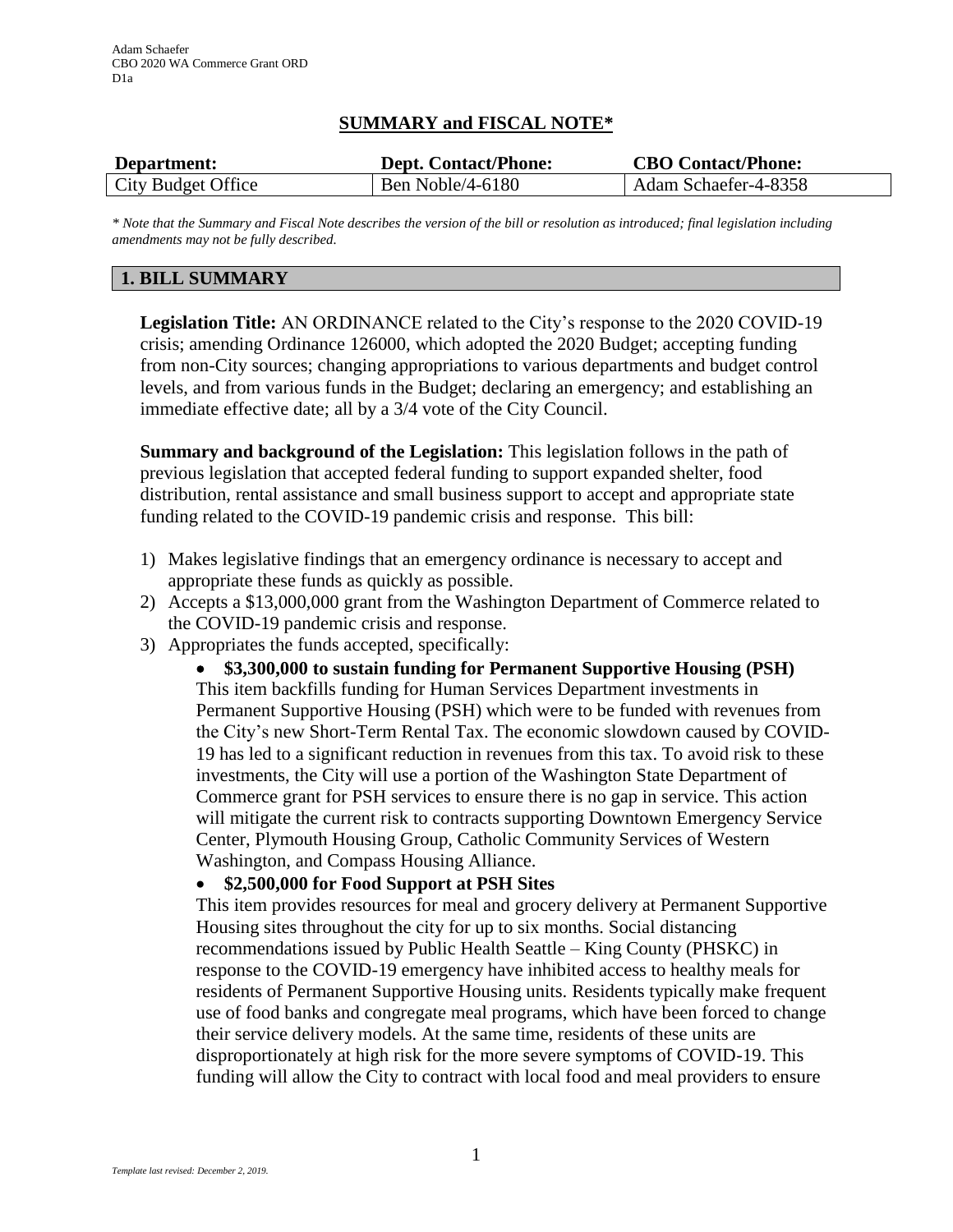residents of PSH units continue to receive meal service for up to six months while minimizing health and safety risks.

## **\$4,850,000 for Shelter and PSH enhancements necessitated by COVID and opportunity to redirect \$1,400,000 previously appropriated toward rental assistance.**

The Human Services Department has partnered with King County and the region's shelter service providers to implement measures to slow the spread of COVID-19 within the homeless population. As a result, Emergency Shelter, Day and Hygiene Center programs and Permanent Supportive Housing providers have incurred substantial costs to deliver services under these new models. These new grant funds will provide resources to help homeless services providers meet PHSKC social distancing and program delivery recommendations. This funding will be made available through RFP for impacted service providers to help cover a portion of these unanticipated costs. The funds accepted will also provide the opportunity for HSD to administratively redirect the \$1.4 million appropriated in Ordinance 127084 towards rental assistance, and restore overall rental assistance funding to the \$4,980,140 that was originally proposed and has been a concern for the City Council. (See chart below for detail on purposes for funds appropriated in Ordinances 126074, 126084, and this proposed bill.)

## **\$1,600,000 for Shelter Expansion Transition Period**

In response to the recommendations of PHSKC, the Human Services Department has pursued a shelter de-intensification strategy to slow the spread of COVID-19 in the homeless population. These efforts have resulted in emergency spending of approximately \$800,000 per month, which will be submitted by the City's Office of Emergency Management to FEMA for reimbursement. There is a likelihood that the City's shelter de-intensification strategy may need persist beyond the eventual end date that will be set by FEMA for reimbursable actions. This funding will support a two-month extension of the City's shelter de-intensification work beyond the end of the FEMA emergency.

### **\$750,000 for Hygiene Services Transition Period**

As a response to the COVID-19 pandemic, Seattle Public Utilities has procured and placed portable toilets, handwashing stations, and two mobile hygiene trailers with shower stalls in publicly-accessible locations throughout the City of Seattle. These facilities supply basic hygiene provisions to people experiencing homelessness and compensate for de-sheltering and for closures of community centers and public libraries. The City is pursuing reimbursement for the cost of these services from FEMA, under the current federal emergency declaration. This legislation provides funding for this programming in the likely event activities are extended beyond the declared emergency.

### **\$498,120 for Senior Food and Meals**

This item adds appropriation authority to the Supporting Affordability & Livability BSL, further expanding the \$4,983,977 appropriation made for senior food and meals in CB 126074 on May  $4<sup>th</sup>$ . This appropriation is backed by revenue from a Federal Older American's Act grant and will provide nutrition programs to older adults in support of the City's response to COVID-19.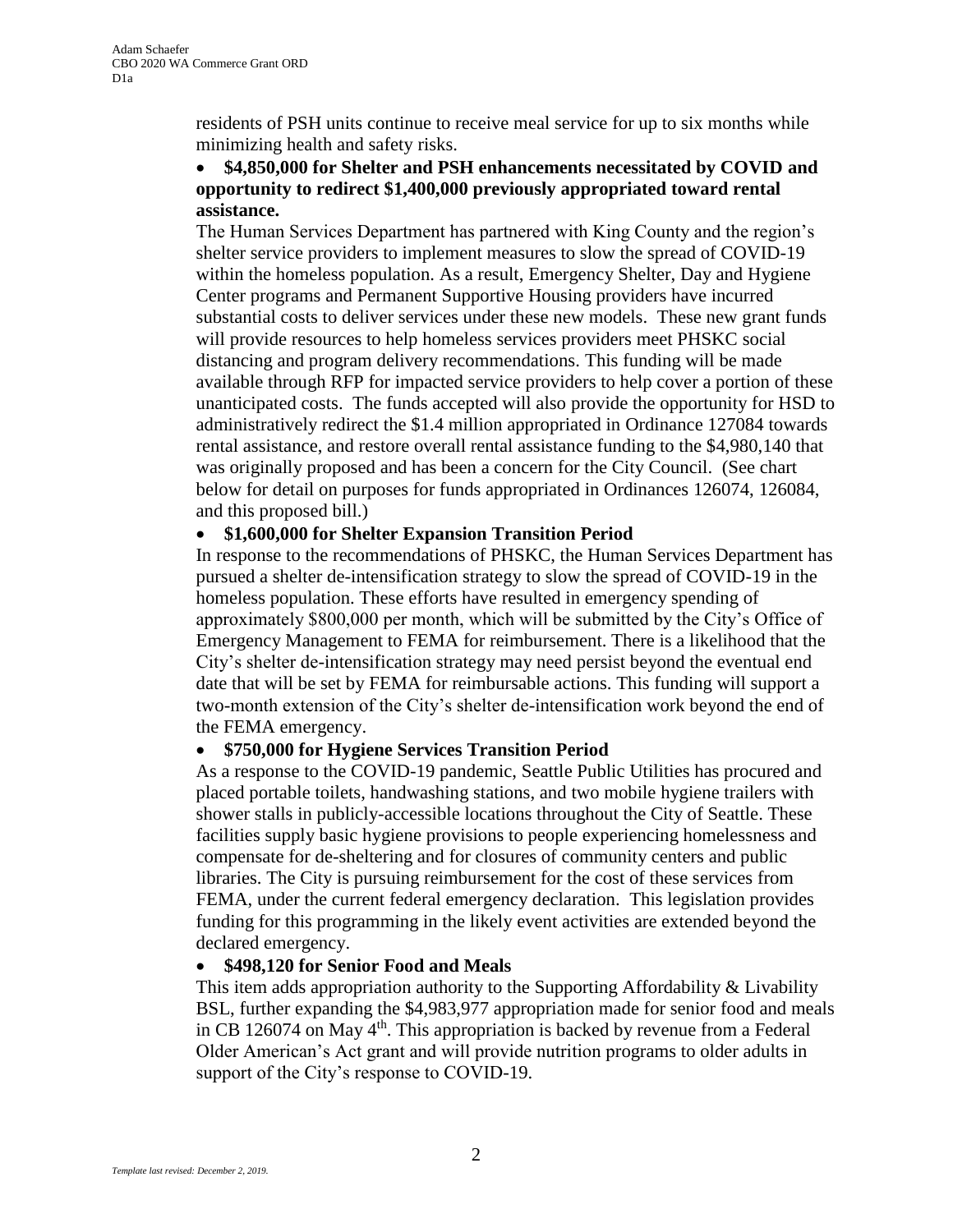## **2. CAPITAL IMPROVEMENT PROGRAM**

**Does this legislation create, fund, or amend a CIP Project? \_\_\_ Yes \_\_X\_ No**

## **3. SUMMARY OF FINANCIAL IMPLICATIONS**

**Does this legislation amend the Adopted Budget? \_X\_ Yes \_\_\_\_ No**

| Appropriation change $(\$)$ :         | <b>General Fund \$</b>         |      | Other \$                      |      |
|---------------------------------------|--------------------------------|------|-------------------------------|------|
|                                       | 2020                           | 2021 | <b>2020</b>                   | 2021 |
|                                       | \$750,000                      |      | \$12,748,120                  |      |
| <b>Estimated revenue change (\$):</b> | <b>Revenue to General Fund</b> |      | <b>Revenue to Other Funds</b> |      |
|                                       | 2020                           | 2021 | 2020                          | 2021 |
|                                       | \$750,000                      |      | \$12,748,120                  |      |
| <b>Positions affected:</b>            | <b>No. of Positions</b>        |      | <b>Total FTE Change</b>       |      |
|                                       | 2020                           | 2021 | 2020                          | 2021 |
|                                       |                                |      |                               |      |

**Does the legislation have other financial impacts to the City of Seattle that are not reflected in the above, including direct or indirect, short-term or long-term costs?** No.

**Is there financial cost or other impacts of** *not* **implementing the legislation?** No.

**3.a. Appropriations**

**\_X\_\_ This legislation adds, changes, or deletes appropriations.**

| <b>Fund Name and</b>  | Dept       | <b>Budget Control</b> | 2020          | 2021 Estimated |
|-----------------------|------------|-----------------------|---------------|----------------|
| number                |            | Level Name/#*         | Appropriation | Appropriation  |
|                       |            |                       | <b>Change</b> | <b>Change</b>  |
| <b>Human Services</b> | <b>HSD</b> | Addressing            | \$3,300,000   | $\blacksquare$ |
| Fund (16200)          |            | Homelessness          |               |                |
|                       |            | (BO-HS-H3000)         |               |                |
| <b>Human Services</b> | <b>HSD</b> | Addressing            | \$4,850,000   |                |
| Fund (16200)          |            | Homelessness          |               |                |
|                       |            | (BO-HS-H3000)         |               |                |
| <b>Human Services</b> | <b>HSD</b> | Supporting            | \$2,500,000   |                |
| Fund (16200)          |            | Affordability and     |               |                |
|                       |            | Livability (BO-       |               |                |
|                       |            | HS-H1000)             |               |                |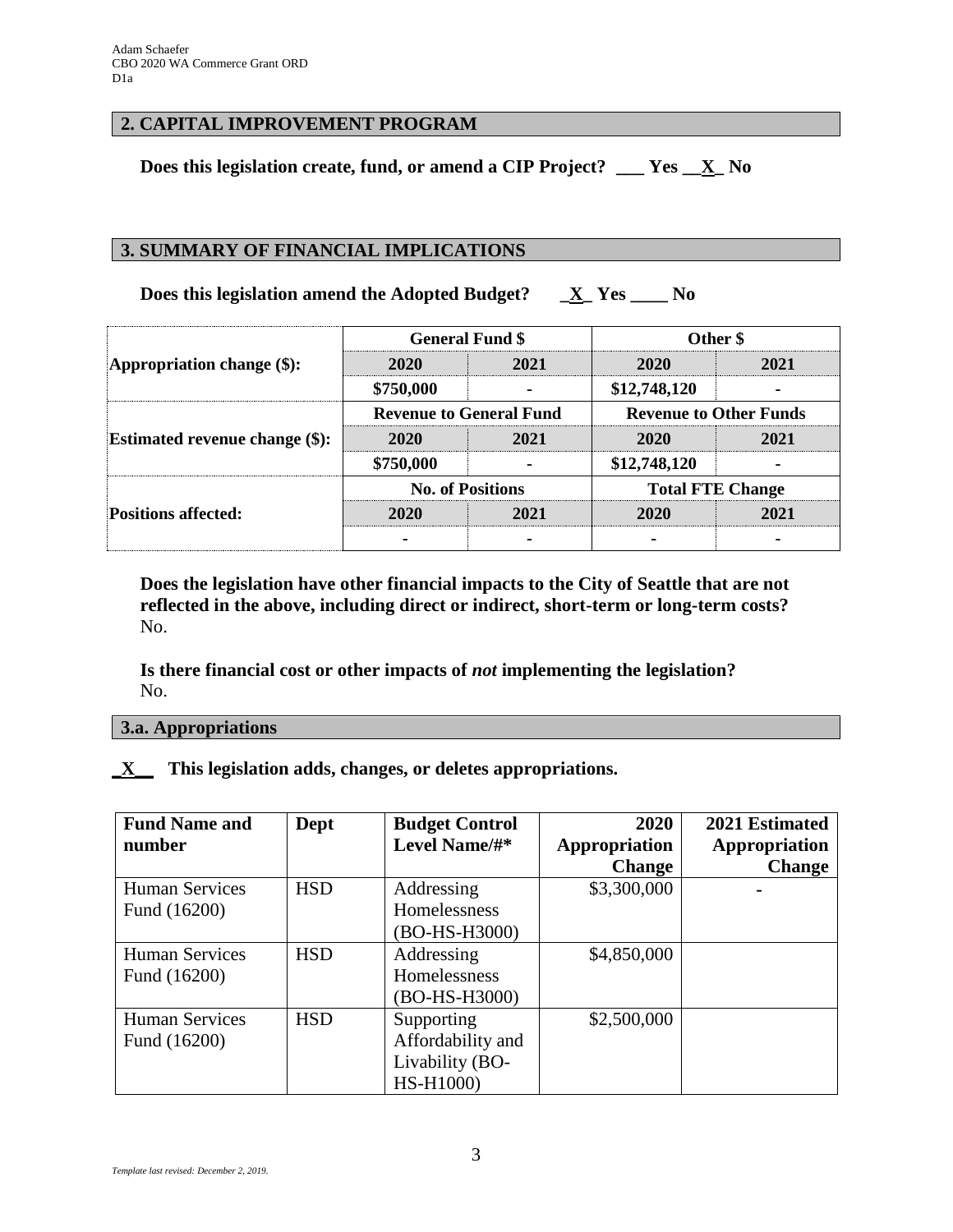| <b>Human Services</b> | <b>HSD</b> | Addressing             | \$1,600,000  |  |
|-----------------------|------------|------------------------|--------------|--|
| Fund (16200)          |            | Homelessness           |              |  |
|                       |            | (BO-HS-H3000)          |              |  |
| General Fund          | <b>SPU</b> | <b>Utility Service</b> | \$750,000    |  |
| (00100)               |            | and Operations         |              |  |
|                       |            | (BO-SU-N200B)          |              |  |
| <b>Human Services</b> | <b>HSD</b> | Supporting             | \$498,120    |  |
| Fund (16200)          |            | Affordability and      |              |  |
|                       |            | Livability (BO-        |              |  |
|                       |            | HS-H1000)              |              |  |
| <b>TOTAL</b>          |            |                        | \$13,498,120 |  |

**\****See budget book to obtain the appropriate Budget Control Level for your department.*

#### **Is this change one-time or ongoing?**

One-time

#### **3.b. Revenues/Reimbursements**

### **\_X\_\_ This legislation adds, changes, or deletes revenues or reimbursements.**

#### **Anticipated Revenue/Reimbursement Resulting from this Legislation:**

| <b>Fund Name and</b>  | Dept       | <b>Revenue Source</b>        | 2020           | 2021             |
|-----------------------|------------|------------------------------|----------------|------------------|
| <b>Number</b>         |            |                              | <b>Revenue</b> | <b>Estimated</b> |
|                       |            |                              |                | <b>Revenue</b>   |
| <b>Human Services</b> | <b>HSD</b> | <b>Washington Department</b> | \$12,250,000   |                  |
| Fund (16200)          |            | of Commerce                  |                |                  |
| General Fund          | <b>SPU</b> | <b>Washington Department</b> | \$750,000      |                  |
| (00100)               |            | of Commerce                  |                |                  |
| <b>Human Services</b> | <b>HSD</b> | <b>Federal Older</b>         | \$498,120      |                  |
| Fund (16200)          |            | American's Act grant         |                |                  |
| <b>TOTAL</b>          |            |                              | \$13,498,120   |                  |

**Is this change one-time or ongoing?** One-time

### **3.c. Positions**

**\_\_\_\_ This legislation adds, changes, or deletes positions.**

# **4. OTHER IMPLICATIONS**

**a. Does this legislation affect any departments besides the originating department?** This is a revenue acceptance/appropriation bill that impacts multiple City departments, as described above.